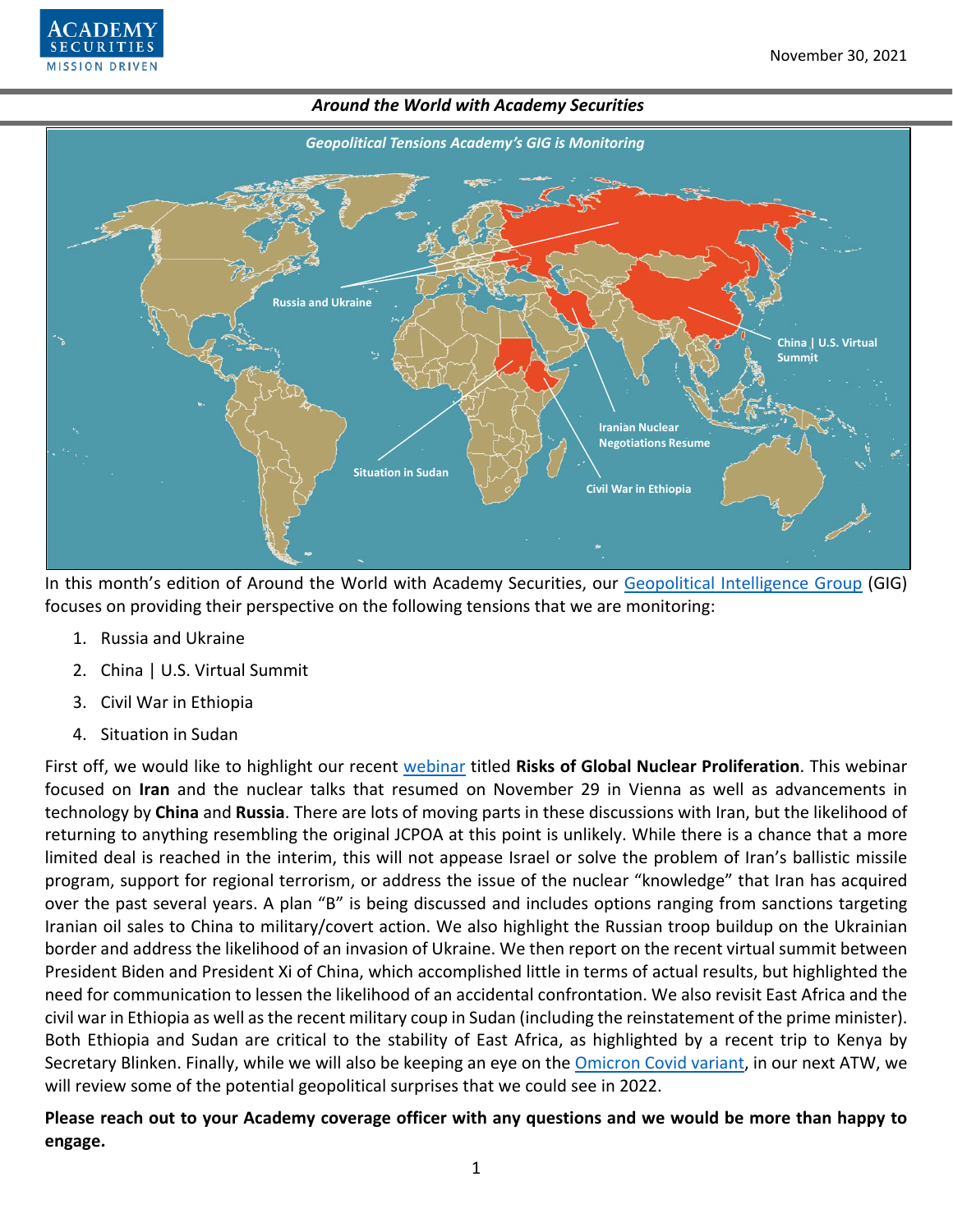

## **Front and Center: Russia and Ukraine**

In our April [SITREP](https://www.academysecurities.com/russian-troop-increase-on-the-ukrainian-border/) and subsequent [podcast,](https://www.academysecurities.com/russian-troop-increase-on-ukrainian-border/) we addressed the spring 2021 buildup of Russian troops on the Ukrainian border. At the time, our GIG's assessment was that Russia was testing the new U.S. Biden administration and while a move into Ukraine was possible, it was unlikely for several reasons. A few weeks later, the order was given for the Russian troops to return to their bases and while the situation appeared to be resolved, the troops were never fully removed. Over the past month, a similar number of Russian troops have again assembled on the border with Ukraine. This development has set off alarm bells once again across Europe and U.S. intelligence has been watching this closely. A few weeks ago, CIA Director Burns flew to Moscow to discuss this issue with Putin directly and DNI Director Haines flew to Brussels to address the buildup with NATO. Once again, the concern is that this troop deployment could be the precursor to a Russian advance that could be larger than the Russian move into the Donbas in 2014.



While there are fewer Russian troops on the border than during the "exercises" back in the spring, the risk of an invasion still exists. The question is whether Putin is willing to pull the trigger on the largest combat operation in Europe since WWII. To put this in context, is it even possible to occupy a country of ~40mm people with 90k troops? In 1968, the Soviet Union invaded Czechoslovakia with ~250k troops. At the time, Czechoslovakia had 10mm citizens and because it was a Warsaw Pact nation, it did not have a standing army. Ukraine, on the other hand, does have an army and has been supported by a few billion dollars of U.S. funding over the past several years. While the Russian military is far superior, any incursion would be met with fierce resistance. Additionally, while Ukraine is not a NATO member, the U.S. has expressed significant support for Ukraine. However, U.S. military involvement is highly unlikely and new sanctions are being prepared as a potential deterrent instead. So, why is Putin risking a potentially much larger and complex conflict? More recent Russian military campaigns have been on a much smaller scale (i.e., Syria, Georgia, and Crimea).

However, the issue of Russian pride and the fear that Ukraine is pulling farther away from Russia coupled with the paranoia caused by closer U.S. and NATO engagement in the region in violation of Putin's "red lines" could cause Putin to do something more drastic. While our GIG, including [General Deptula,](https://video.foxnews.com/v/6284103678001#sp=show-clips) will continue to monitor the situation for signs that a larger military operation against Ukraine (or a smaller, more targeted invasion) is imminent, there is concern that Putin will look to manufacture a crisis and use it as the rationale for action. The migrant issue in Belarus (on the Polish border), while abating, is one situation that could result in the use of Russian special operations forces and pave the way for a broader Russian incursion into Belarus (and potentially into Ukraine). Time will tell what Putin's true intentions are (i.e., using this situation to receive concessions from the West/a long-term security agreement regarding Ukraine or is a actual lead up to an invasion in Jan/Feb 2022), and this situation is far from over.

*"Russia, China, and their proxies are testing the Biden administration's resolve on the heels of the Afghanistan withdrawal disaster and perceived executive leadership weakness. China isthreatening Taiwan and Russia is pushing into territory it "lost." Expect more of the same." General Spider Marks*

*"I see this (Russia/Ukraine) as more problematic than China/Taiwan. Internal fractures in U.S./NATO politics have always been seen by Russia as a moment of distraction and potential weakness. Russia has interpreted the Biden administration's decisions in Afghanistan as weakness. Couple that with the fight that occurred on the Hill over rebuilding infrastructure and the perceived shift in the U.S. political landscape. Russia could well see this as an opportunity to expand with limited concern of retaliation. The fuel line from Russia to Europe further complicates*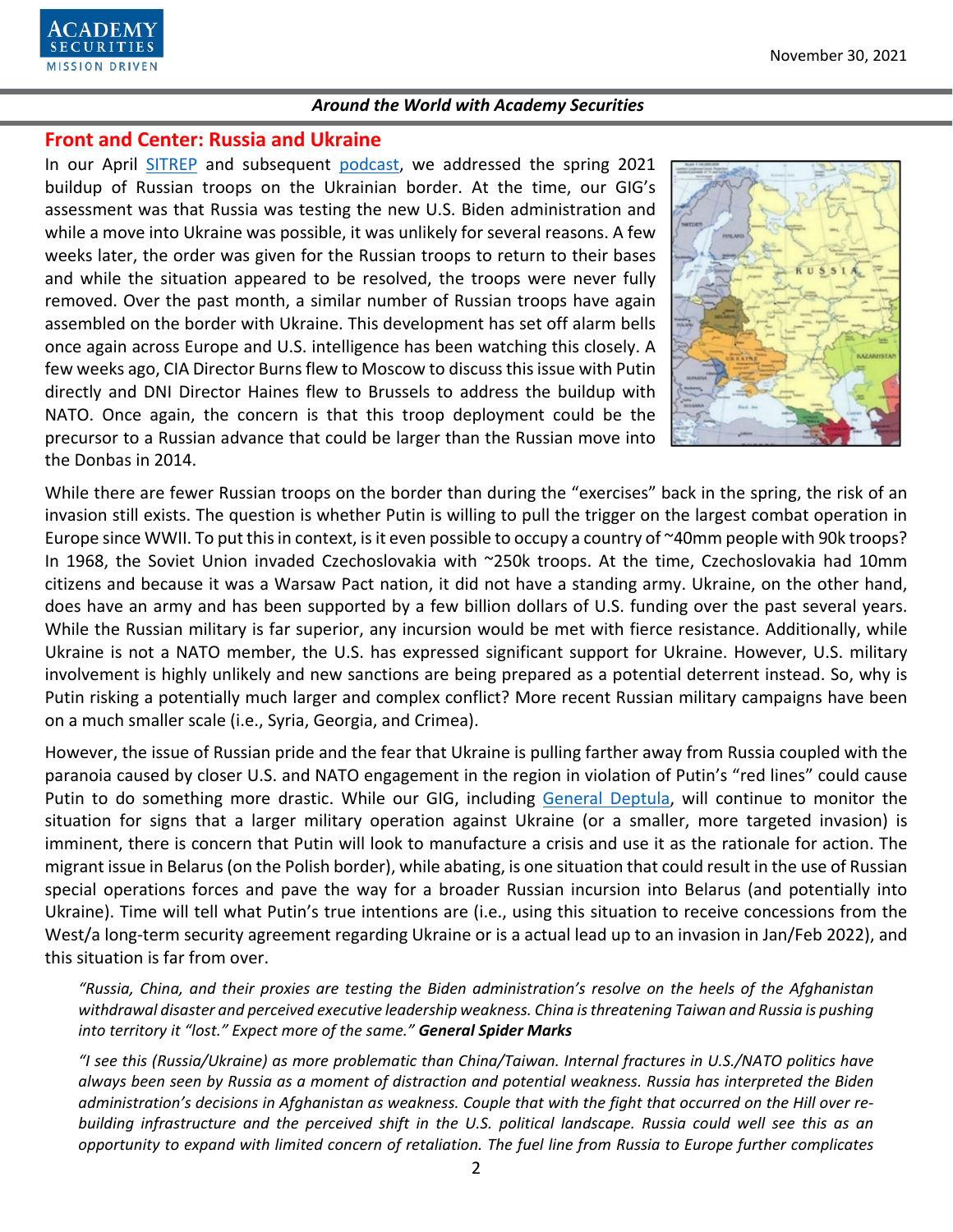

*this as we approach what looks to be a cold winter season, plausibly reinforcing Russia's lowering concern of NATO intervention." General Mastin Robeson*

*"Putin is testing the waters in Ukraine to see if the U.S. and the European countries have the resolve to continue supporting Ukraine. He may create another alleged Ukrainian provocative act, akin to Russia's 2014 invasion of Crimea. Russia's increased forces along the Ukrainian border and its increased military support of Belarus are signals to the West to back off any type of support for what Putin views as historic Russian territories. It will take time to get the logistical support in place that Russia needs to facilitate an invasion like in 2014. Our intelligence community will watch this closely for an obvious indicator of an invasion." General Robert Walsh*

*"NATO needs to get aggressive and fight Putin in the information domain where Russia currently excels. Misinformation/disinformation campaigns to cause confusion and the "fog of war" to influence the populace within Russia would be a good starting point. We need to be as effective in this domain as the Russians are." Admiral Danelle Barrett*

*"Putin will continue to work to undermine the existing European security order and push red lines to see what is acceptable, short of an all-out war with NATO. Putin knows Russia cannot compete militarily or economically with the West, but it can continue to have wins when using information warfare. In 2014, when Russia annexed Crimea, Putin used a disinformation campaign to deny Russia's involvement in Crimea (and a year later, Putin admitted he had lied and there were Russian troops in Crimea). Putin's initial lie exploited the idea of freedom of information to inject disinformation to sow confusion and create doubt, and once it served its purpose, he came clean.*

*Putin will continue his disinformation campaign in Eastern Ukraine to sow doubt and chaos to sway public opinion in his favor and create favorable conditions for future opportunities. The good news is that Ukraine's President Zelensky took the offensive by alleging a coup plan involving Russians - exactly what needs to be done to counter disinformation campaigns by Russia and China. NATO, the EU, and the U.S. must provide pre-emptive information to journalists, analysts, NGO's, etc. who can disprove Russian and Chinese false stories faster and more effectively which enhances their reputation as a credible source of information. I concur with Danelle on the way ahead for NATO, the EU, and the U.S." General KK Chinn*

# **China | U.S. Virtual Summit**

On November 15, President Biden met virtually with President Xi and discussed a wide range of topics including Taiwan, cyber, human rights, trade, Iran, and nuclear weapons. The underlying reason for the virtual meeting (which was arranged at Biden's request) was to diffuse some of the recent tension that has been developing between the U.S. and China. The two countries are at odds over all the issues listed above and the chances of a confrontation, even one that occurs by accident, is growing by the day. As President Biden said, "it seems to me that we need to establish some common-sense guardrails." Another goal of the meeting was to keep communication lines open on some of the more sensitive topics like Taiwan, the South China Sea, and cyber. Regarding Taiwan,



Xi said that U.S. support for Taiwan was like "playing with fire" and the U.S. strategy of partnering with China's neighbors (i.e., the Quad) would "inevitably bring disaster to the world." Taiwan is by far the most contentious topic and the recent Chinese incursions into Taiwan's Air Defense Identifications Zone (as we reported in last month's [ATW](https://www.academysecurities.com/wordpress/wp-content/uploads/2021/10/Around-the-World-with-Academy-Securities_10_27_21.pdf) as well as Sunday's flights that included 18 Chinese fighters, five nuclear capable bombers, and a refueling aircraft) have further enflamed the situation. In addition, President Biden's invitation to Taiwan to attend next month's virtual Summit for Democracy was immediately condemned by China.

While nothing of substance was really accomplished at the summit, if the virtual Biden/Xi meeting raised the importance of communication between the two leaders to head off an accidental military confrontation that runs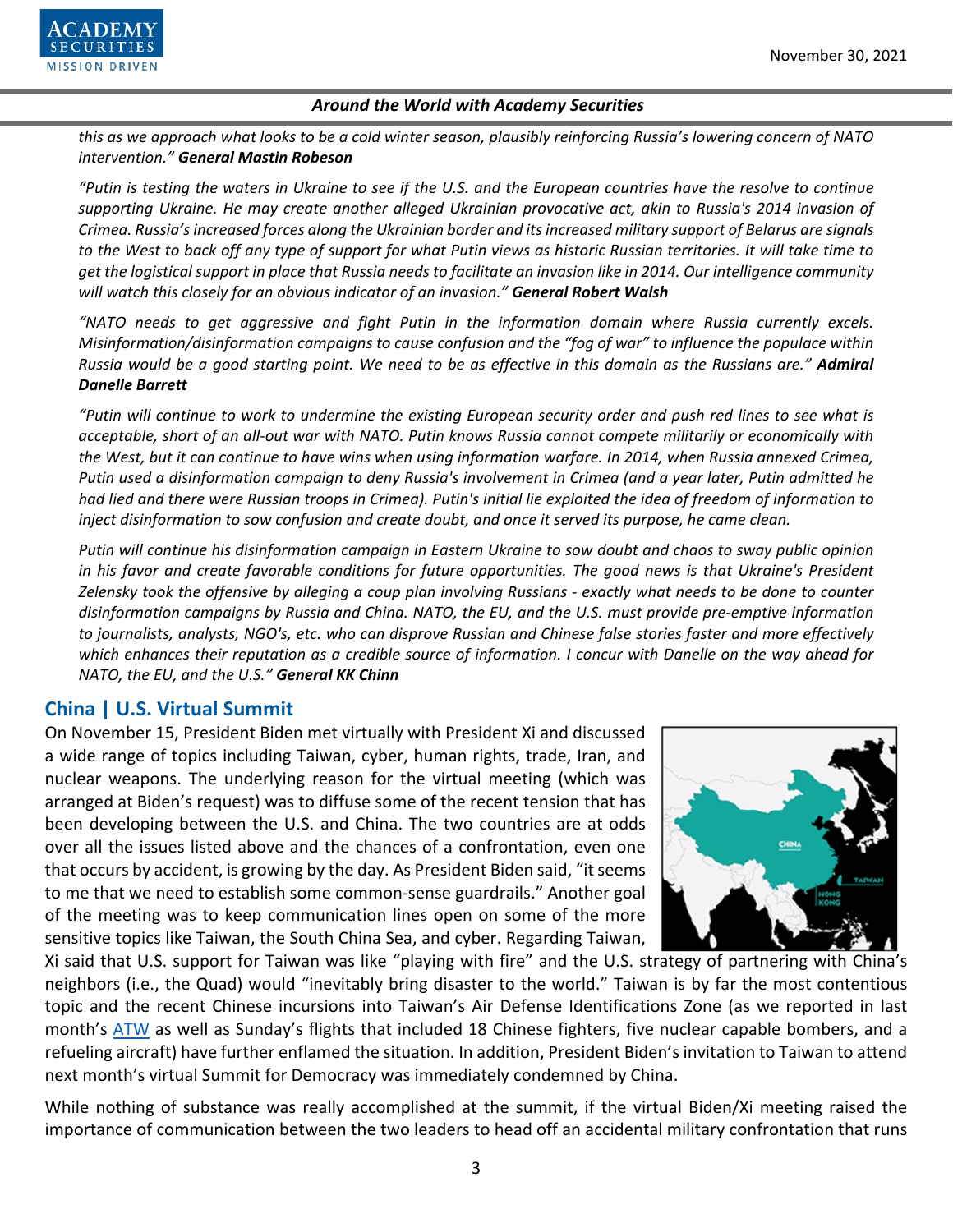

the risk of escalating quickly, then at least some progress was made. However, in the eyes of the Chinese leadership, accomplishing nothing could be considered a win for China as it further demonstrates their strategy of waiting out multiple U.S. administrations while China continues to grow stronger both militarily and economically. All eyes will be on the upcoming Winter Olympics in Beijing so there is little risk of an issue causing tensions to boil over prior to February 2022, but many of the areas of disagreement and conflict (i.e., Taiwan, cyber, and nuclear weapons) each have the ability to be a precursor to a conflict. Our GIG will be watching for areas of engagement between the two countries that could lead to compromises in areas like the Iranian nuclear discussions (China's oil trade with Iran) and North Korea.

*"I saw this summit as keeping the communication channel open as purpose number one. That is a good thing given the complexity of the economic relationship set against the global/regional military and political competition. When the national leaders talk it opens the door a little for their cabinets and others to continue the dialogue. No meat in this discussion but there were before dinner cordials." General Frank Kearney*

*"I see most of this as a Chinese chess game, i.e., seeking an advantage by voicing strength, but I do not believe that China has the intent nor the will at the present time to invade Taiwan. They are however seeking to push the Biden administration and others to see how they react (soft/weak or hard/strong). In fact, their posturing seems to be playing against them as it has generated some bonding between other Pacific Rim nations (i.e., Japan, Philippines, India, Australia, South Korea). It has also stimulated some unanimity regarding arms sales and assurances to defend Taiwan (though I doubt the "defend" assurances are as real as stated)." General Mastin Robeson*

*"I concur with Mastin, China is an authoritarian state and uses information to control how the state is portrayed (stifling criticism, etc.) whereas with a democracy, transparency of information is part of the system. Look at how China has worked to control information the past nine years by cutting off all that seek to challenge the party's narrative both internally and externally (this is starting to be reported more readily now, but stifled quickly by China's control of various media outlets). With the summit, China is on message to their people by demonstrating that they are working with the international community and the U.S.* 

*What does China have to do to win in Taiwan? If you understand democracy and politics, democracy allows for opposing parties to take control of the government over time via elections. Examples in our hemisphere are El Salvador, Brazil, Argentina, etc. China, using information warfare and providing funding (lots of it) to parties friendly to China in Taiwan, will eventually get the people and government leadership to support China as that is how the democratic system works. This is a long-term plan with a goal of it happening prior to 2049, but as we saw with Hong Kong, sooner is more likely. Additionally, China does not want to get distracted with an insurgency fight on the island of Taiwan when they can win over time by ensuring that Taiwan does not push for independence. President Tsai is in her second and last term as president, so we will have to watch and see how China works to influence domestic politics in Taiwan and the next presidential election through disinformation campaigns creating relentless political crises that make it hard for her to govern and lead Taiwan." General KK Chinn*

*"I do not expect China to play by any international rules or norms when it comes to cyber. They will continue to use their military forces for offensive (and defensive) cyber operations. They will also continue to work to steal commercial intellectual property (IP) particularly in the defense industrial base (DIB). They routinely target DIB partners to steal IP and have been very successful in shortening their development time for weapons and other defense capabilities by stealing U.S. IP. President Xi has made cyber a centralized priority and it is a critical component of Chinese strategy. China intends to dominate in the information domain. Xi believes that China will be the global leader in AI by 2030 and is building the infrastructure to do it: quantum computers, massive terrestrial bandwidth, focus on producing AI engineers, etc.*

*President Xi has also stated that "the development of cybersecurity and informatization should contribute to China's drive to develop a modernized economy/achieve high-quality development and to realize the new model of industrialization, urbanization, and agricultural modernization." He elaborated further on his cyberspace vision,*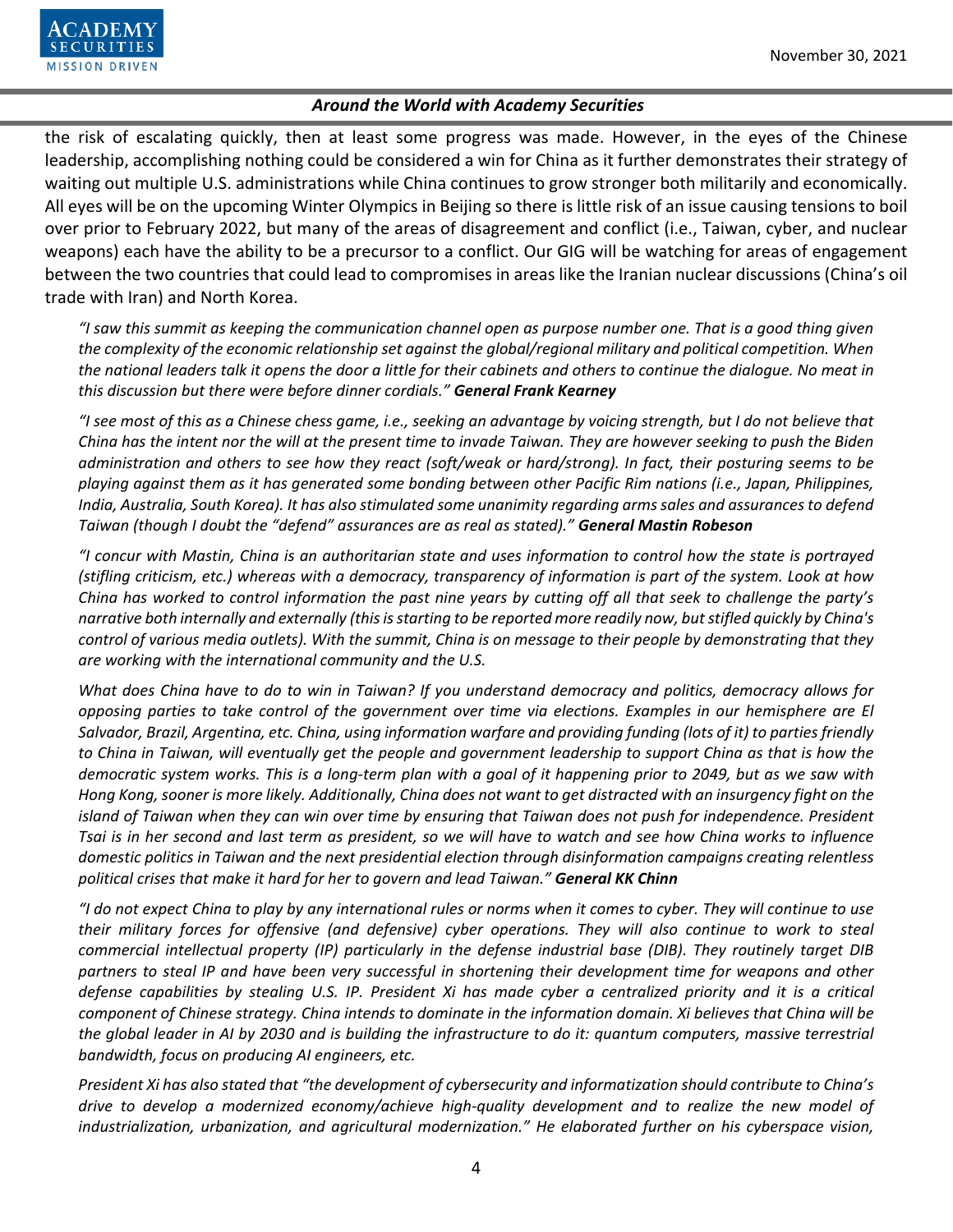

*saying that "efforts should also be made to develop the digital economy, promote deep integration between the internet, big data, artificial intelligence, and the real economy, and make the manufacturing, agriculture, and service sectors more digitalized, smart, and internet-powered." It will be difficult to see China as a "partner" in cyber with their nationalistic goals and tendency for nefarious behavior in cyberspace." Admiral Danelle Barrett*

### **Civil War in Ethiopia**

In our August [ATW,](https://www.academysecurities.com/wordpress/wp-content/uploads/2021/08/Around-the-World-with-Academy-Securities_8_30_21-2.pdf) we addressed the civil war currently escalating in Ethiopia. The conflict began a year ago when the PM of Ethiopia Abiy Ahmed (who won a Nobel Prize in 2019) sent forces into the Tigray region to engage the rebels that had allegedly attacked a government military camp. The situation quickly escalated and a year later, the Tigray forces (Tigray Peoples Liberation Front) are advancing on the Ethiopian capital. The fighting has caused a humanitarian disaster as hundreds of thousands of people are facing starvation and thousands have been killed. There have also been widespread human rights abuses. There were also reports over the weekend of an attack on Sudanese soldiers on the border of Ethiopia/Sudan. The Ethiopian government was quick to blame the incident on the Tigray rebels.



The African Union has tried to mediate a solution, but neither side has entered discussions. While the U.S. has tried to apply pressure and Secretary Blinken has said that a continuation of the conflict would be "disastrous for the Ethiopian people and also for others in the region", the fighting has continued to intensify. Other actions that the U.S. could take would be to revoke Ethiopia's duty-free market status, which would damage Ethiopia's burgeoning manufacturing base and the progress the country has made economically. Ethiopia is the second most populous country in Africa and is critical to the stability of the region. A political solution to this conflict must be identified soon as the window for discussions is closing.

*"It is unlikely that this will bring other nations into the fight unless we push the African Union to intervene. This is a three decades old point of friction that the Ethiopians will likely see as an opportunity to crush the Tigray forces. The Tigray population has traditionally represented 7%-9% of the greater "Ethiopian" population. The U.S. has traditionally supported the greater Ethiopian population over Tigray which is manifested in the U.S. choosing to support Ethiopia over Eritrea." General Mastin Robeson*

### **Situation in Sudan**

As we reported in our last [ATW,](https://www.academysecurities.com/wordpress/wp-content/uploads/2021/10/Around-the-World-with-Academy-Securities_10_27_21.pdf) on October 25, General Abdel Fattah Burhan, the leader of the military led coup, ended civilian rule, arrested political leaders (including Prime Minister Abdalla Hamdok), and called for a state of emergency in Sudan. Over the past 30 days, over 40 people have been killed in the protests. However, on November 21, the military leadership released the Prime Minister and signed an agreement reinstating him and restoring the transitional government that was installed after the ouster of former dictator Omar al-Bashir in 2019. While this might be viewed as good news which would address the concerns of the protesters, some feel that the Prime Minister agreed to the deal returning him to power under duress and the people responsible for the deaths of



the protesters need to be held accountable. The other question in the minds of the people will be how much influence the military will have over the government. The new agreement outlined the priorities for forming a new government (including the elections in 2023), a power sharing agreement, directed the release of all prisoners taken by the military over the past month, and ordered an investigation into the deaths of protesters.